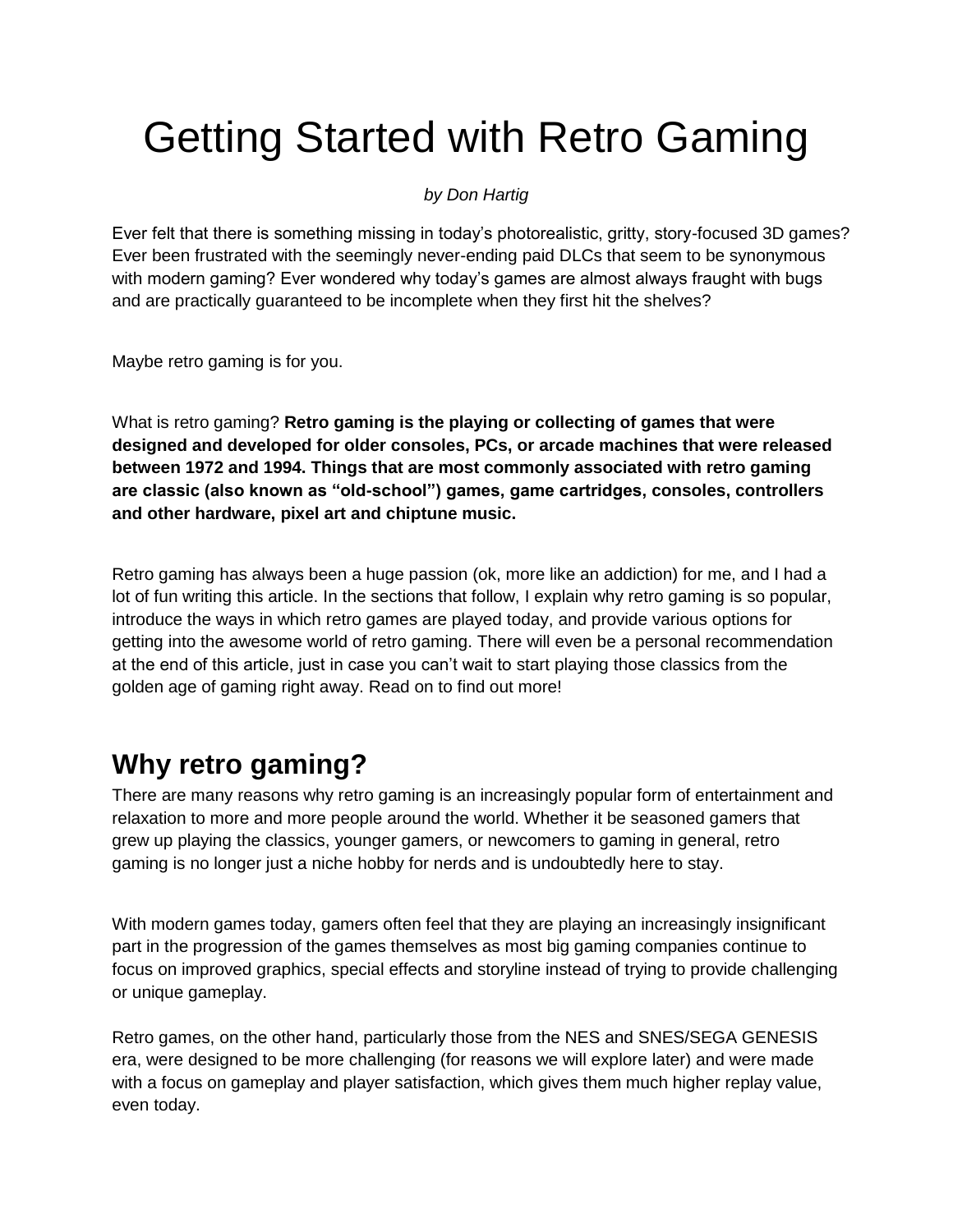For these and other reasons, gamers are returning to classic "old-school" games in droves, as more and more of them discover that, although games from this era are generally much simpler in terms of design, they are almost always more challenging and thus provide more satisfaction when they are finally beaten.

Many gamers (and even artists) today also find that the unique "pixel art" aesthetic that has its roots in retro gaming (again, due to hardware limitations at the time) leaves a lot more to the imagination than today's photorealistic 3D games, something which modern research has found to have a direct link to player satisfaction.

Another aspect of retro gaming, that makes it so attractive, is the fact that it is so affordable. Even if you choose to buy the official versions of retro gaming hardware, such as the **Sega Genesis Mini**, the **SNES Classic**, or the **Capcom Home Arcade,** you will still only be paying a fraction of what it would cost you to buy a new PS5 or XBox Series X.

The simplicity of the plug-and-play nature of retro gaming, and the fact that no internet connection or downloads are required to play retro games, are two more reasons why many gamers today, including those that did not grow up playing what are today considered retro games, are finding more and more joy in them.

Last, but definitely not least, retro games do not try to sell you any DLCs and have no ongoing expenses to try to keep you playing them, which means that their cost to enjoyment ratio is much higher.

Gamers are beginning to realise these as well as other factors and, in some cases, are ditching their Xboxes and Ryzen graphics cards in favour of retro gaming consoles.

If you are new to the world of retro gaming, here are some fundamental concepts to understand about this awesome form of entertainment.

## **Retro gaming on old hardware — meet the retro gaming purists**

Some retro gamers are more than happy to just sit down at their PCs or laptops and play **Super Mario** or **The Legend of Zelda** for a few hours to relax – and to them, this is retro gaming.

However, many retro gaming purists believe that "true" retro gaming means only original cartridges and hardware (which includes CRT monitors) should be used for the best gaming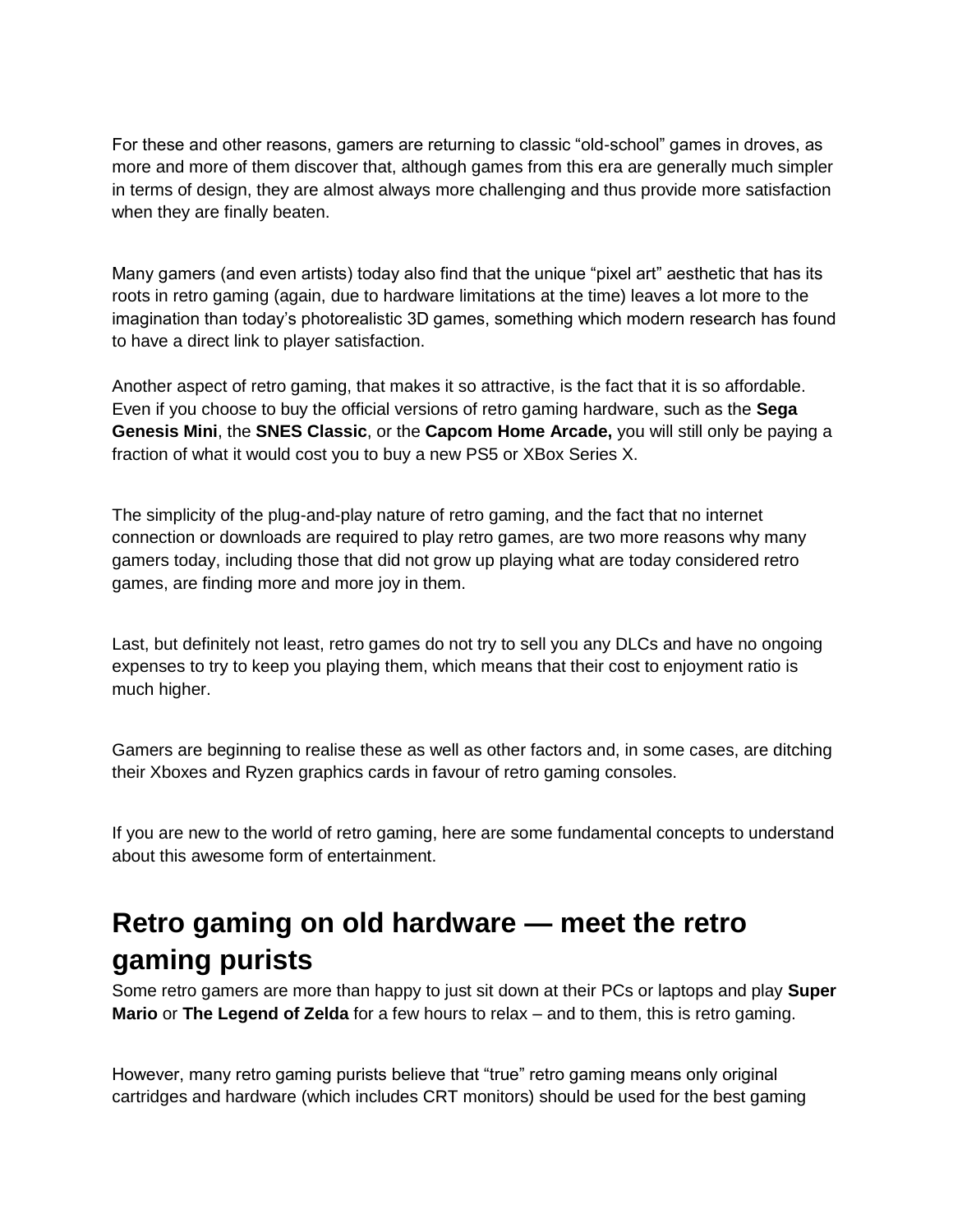experience. Granted, many of these "retro gaming elitists", as they are sometimes called, grew up playing retro games in this way, and it is definitely understandable that to them the nostalgia is an important factor to the experience as a whole. Personally, however, the fun I get out of retro gaming is in the games themselves, and not in the collecting of cartridges and vintage hardware.

Nevertheless, the purist retro gaming market and community are definitely real, and there are countless retro gaming conventions all over the world every year.

As far as the actual value of old cartridges goes, some old games, especially very rare ones, and some that were only released in specific regions, such as Japan, fetch thousands of euros for an original copy. Super rare ones, like "**King of Fighters 2000**" by Neo-Geo, auction for **€3400** to **€5000** and **Gamma-Attack**, for the Atari 2600, is valued at a whopping **€426000** for an original cartridge. So if you happen to have one of these lying around, they could be your ticket to that new green Lambo you've had your eye on recently. To be perfectly honest though, some of these rare games are not even that good, or are just downright awful in terms of gameplay (in my own humble opinion), but that does not detract from their value as collectors' items and investments.

## **New retro gaming hardware**

There are basically three types of new hardware for retro gaming:

- Official consoles (usually released as "classic" editions of old consoles)
- Unofficial (third-party) consoles
- DIY devices that use emulators and ROMs

Let us take a look at each type in detail.

### Official retro gaming consoles

These consoles generally ship with a few dozen classic games and prove, without a doubt, the increasing popularity of retro gaming, since gaming companies like Nintendo and Sega are clearly willing to invest money into the R&D, design, manufacturing, marketing and shipping of these devices. Some examples of popular new retro gaming consoles are:

- **SEGA Genesis Mini**
- SNES Classic
- Capcom Home Arcade
- Playstation Classic
- Nintendo Switch (not designed specifically for retro gaming but can play classic Nintendo games if you have a paid **Nintendo Switch Online** membership)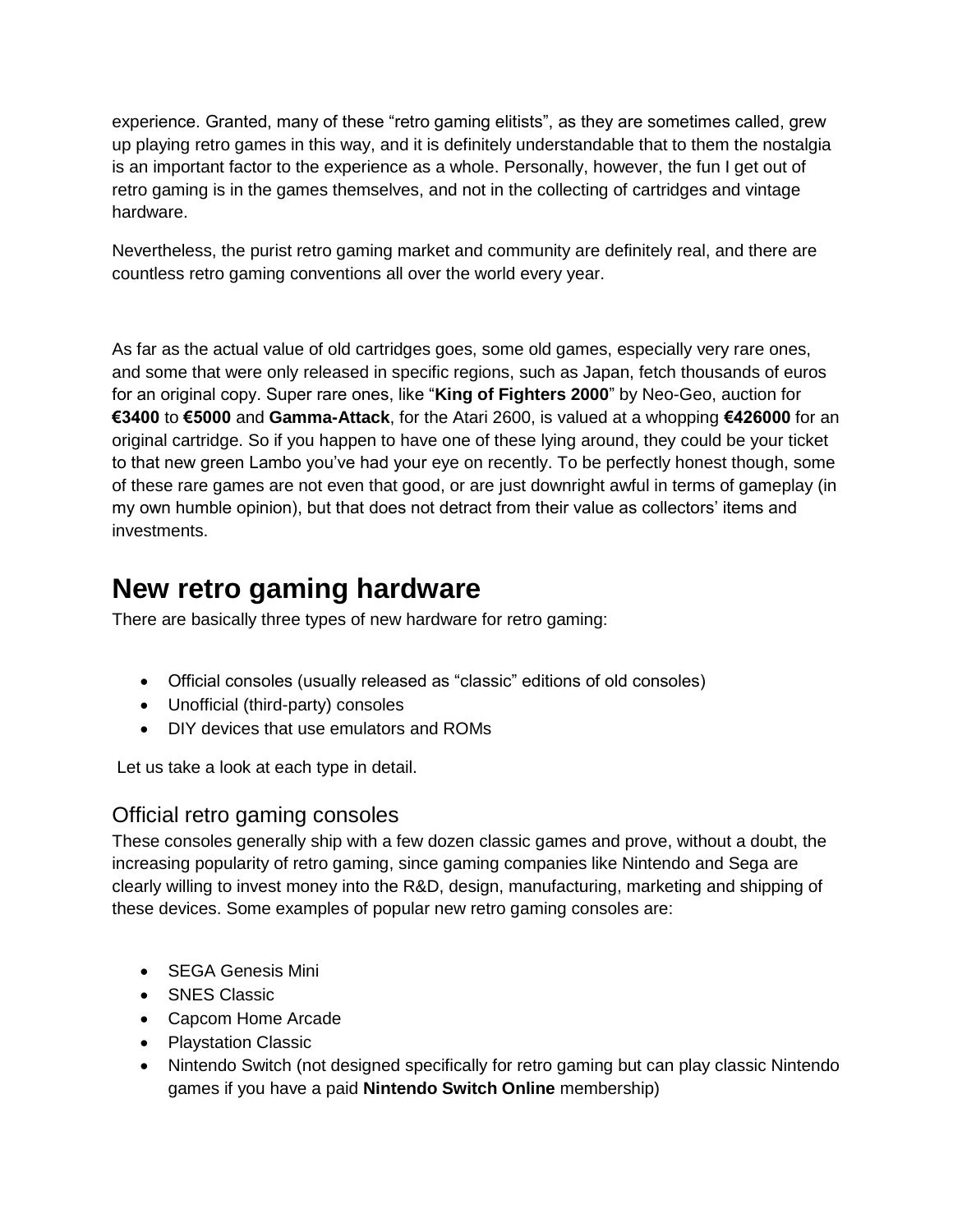- NES Classic
- Atari Flashback X (there are many versions in the Flashback series, including portable ones)

#### Third-party retro gaming hardware

If you are willing to use unofficial hardware (and potentially commit a crime in doing so) there are also countless options in terms of third-party products, many of which provide a much wider variety of games that you can play on them by default. As I do not want to get into trouble for making it seem like I am promoting unofficial retro gaming hardware, I will not provide any specific examples here, but a simple Google search will quickly produce dozens of links to thirdparty retro gaming consoles, the quality of which ranges from absolutely awesome to absolute trash.

There are now even a number of hardware manufacturers, such as **Castlemania Games**, that specialise in the manufacture of component cables, adaptors, converters and other accessories for retro gaming hardware. These components can be used to make retro gaming hardware (including original old consoles) compatible with modern monitors and provide the best possible image and sound quality while playing.

#### DIY retro gaming

Again, with this method you may be venturing into illegal territory if the games you intend to play are not listed as *freeware* by the companies that originally published them, so do bear this in mind.

This is probably the cheapest option if you have some technical skills or like tinkering with hardware. Probably the most common form of DIY retro gaming can be seen with the **Raspberry Pi** SBC (Small Board Computer) boards, which are fully-functional PCs that can be bought for as little as **€32** on Amazon and elsewhere. These little bad boys are the size of credit cards (yes, they really are that small) and can run various versions of Linux. For beginners, the standard **Raspberry Pi OS** is the most simple to set up but there are several Linux operating systems that are specifically optimised for retro gaming on the Raspberry Pi, including **Retropie**, **Recalbox**, **Lakka** and **Batocera**.

SBC boards can even be converted into dedicated retro gaming "consoles" if that is all you intend to use them for, and hundreds of Raspberry Pi retro gaming accessories, such as cases, controllers, and even arcade machine frames, can be bought from a number of online vendors.

## **Emulation**

There are basically two types of emulators when it comes to playing retro games: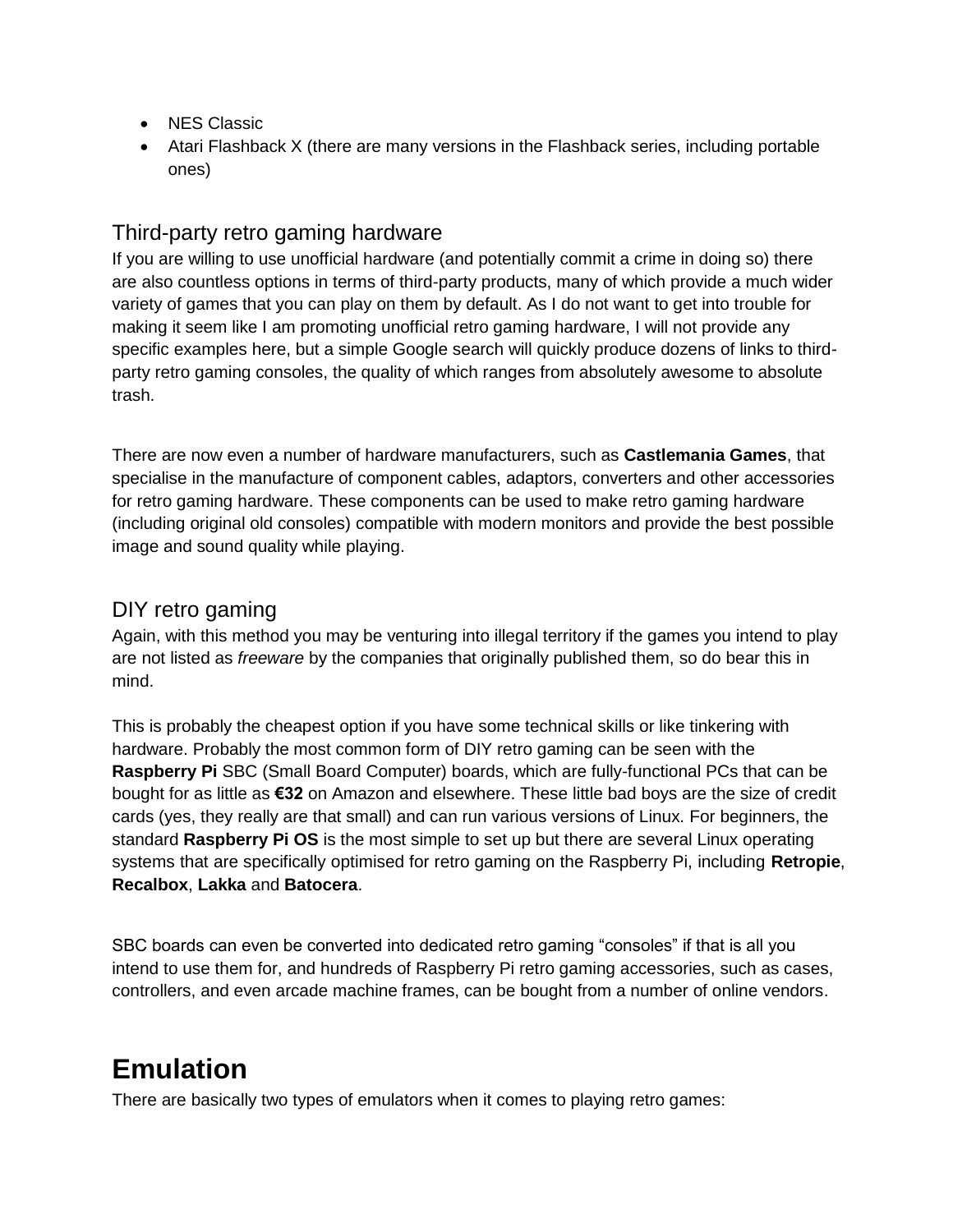emulator software that you run on your PC and emulator websites (online emulators).

#### Emulator software

Emulator software enables gamers to run so-called "ROMs" (games that are packaged in special file formats to be able to run in specific emulators) and emulates the original hardware that they were designed for. Emulator software programs, such as Retroarch, MAME, and others, are run on PCs and can be configured to work with button controllers and other retro gaming hardware, but map player functions, such as "run" and "jump", to keys on your keyboard by default.

It is important to note that technically emulators may only be used to play games that have been listed as *freeware* by their original publishers. Nevertheless, there are still dozens of sites that provide ROM download packages containing thousands of games, most of which are definitely still under licence.

#### Emulator websites

Emulator websites are probably the most common way that casual retro gaming fans access their favourite games of yesteryear. However, over the last few years, starting more or less around 2017, a huge number of crackdowns on emulator sites have been occurring and this is no doubt due to the fact that big companies (Nintendo, I'm looking at you) have realised that their retro games can be re-monetized by selling access to them via paid subscription plans and membership packages. Owning the licences to classic titles like **Mario Brothers** and **Sonic the Hedgehog** means that companies like Nintendo and SEGA can make these titles available on new devices (like the Nintendo Switch) or by shipping them on new official retro gaming hardware released by the respective companies themselves.

That being said, emulator sites can also be clunky, taking a long time to load, and are also quite spammy in many cases (they usually make their profits by flooding their pages with ads).

Well, I hope you enjoyed this look into the awesome world of retro gaming as much as I did writing about it. I don't know about you, but now I feel inspired to spend the rest of the day playing some good old **Contra**: **Alien Wars**.

If you'd like to try out or get into retro games the easy (and legal) way and start playing dozens of the classics at a very affordable price, you can pick up two of my favourites, the official **Sega Genesis Mini** or the **Capcom Home Arcade** (mentioned above) here. So check out the products in our retro game console section. The selection refreshes too every now and then.